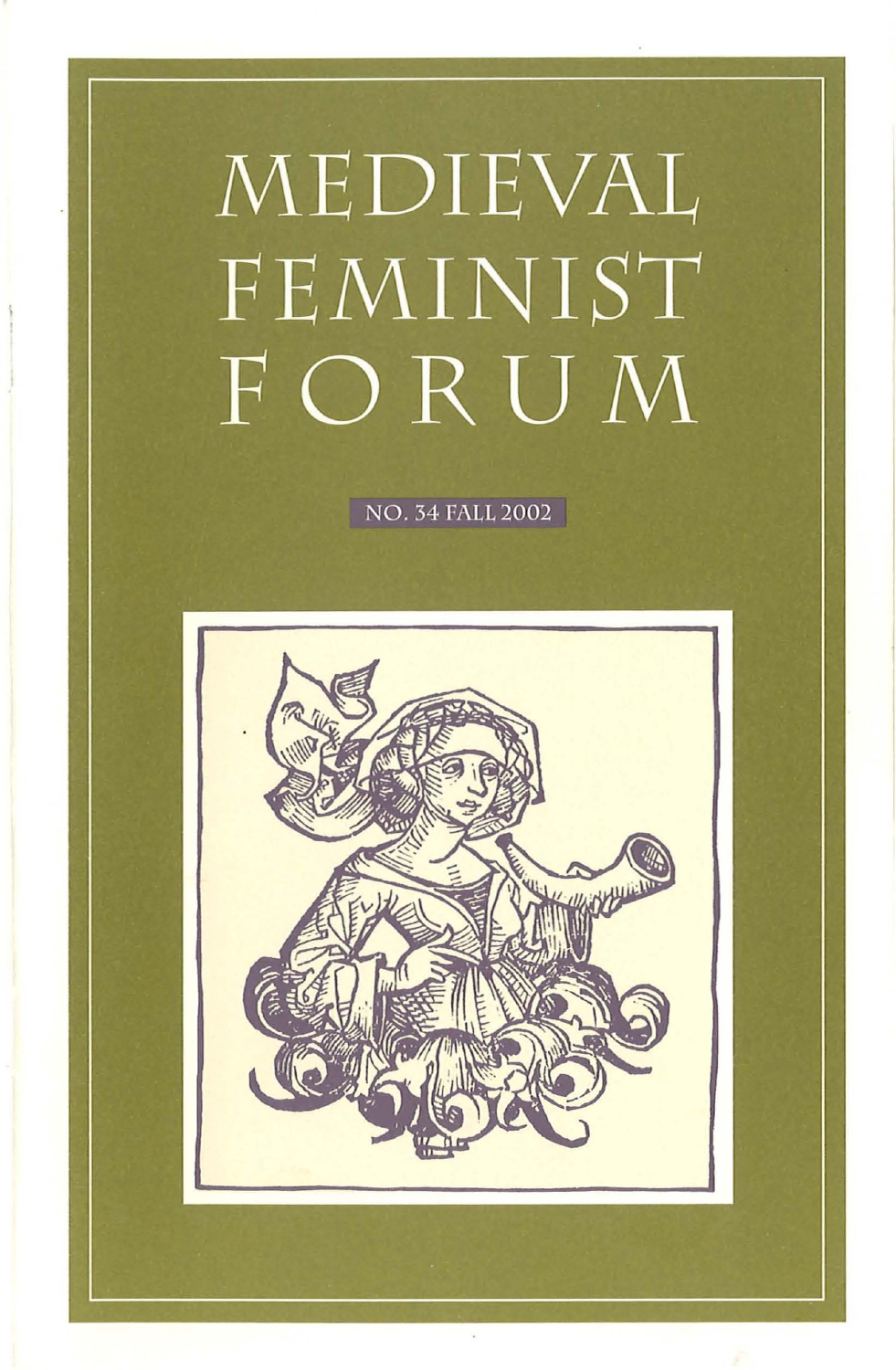## **MEDIEVAL FEMINIST** FOR U M



### **NO. 34, FALL 2002**

#### GENERAL EDITOR 2002-2003

Ulrike Wiethaus, Humanities, Wake Forest University, Winston-Salem NC

#### EDITORS

Ulrike Wiethaus, Humanities, Wake Forest University, Winston-Salem NC Bonnie Wheeler, English and Medieval Studies, Southern Methodist U, Dallas TX Sara S. Poor, German, Princeton University, Princeton NJ E. Ann Matter, Religion, University of Pennsylvania, Philadelphia PA

#### MANAGING EDITOR 2002-2003 Barbara K. Altmann, Romance Languages, University of Oregon

BOOK REVIEW EDITOR AND BIBLIOGRAPHY Chris Africa, University of Iowa Libraries

DESIGN Lori Howard, Office of University Publications, University of Oregon

#### ADVISORY BOARD

E. Jane Burns (Founding Editor), Lisa Bitel (2004), Dawn Bratsch-Prince (2004), Caroline A. Jewers (2004), Monica Green (2003), Natalie Grinnell (2003), Amy Livingstone (2004), E. Ann Matter (2002), Shannon McSheffrey (2002), Sara S. Poor (2003), Elizabeth Robertson (Founding Editor), Miriam Shadis (2003), Bonnie Wheeler (2004). Graduate Student Representatives: Patti Renda (2003), Alix Paschkowiak (2003).



#### SOCIETY FOR MEDIEVAL FEMINIST SCHOLARSHIP

President: Anne Clark Bartlett, English, DePaul University Vice-President: E. Ann Matter, Religion, University of Pennsylvania, Philadelphia PA Secretary-Treasurer: Katherine French, History, SUNY-New Paltz *Medieval Feminist Forum* is sponsored by the Feminist Humanities Project of the Center for the Study of Women in Society, University of Oregon. Address: CSWS, 1201 University of Oregon, Eugene OR 97403-1201, mff@oregon.uoregon.edu *Medieval Feminist Forum,* 2002 ISSN 1536-8742